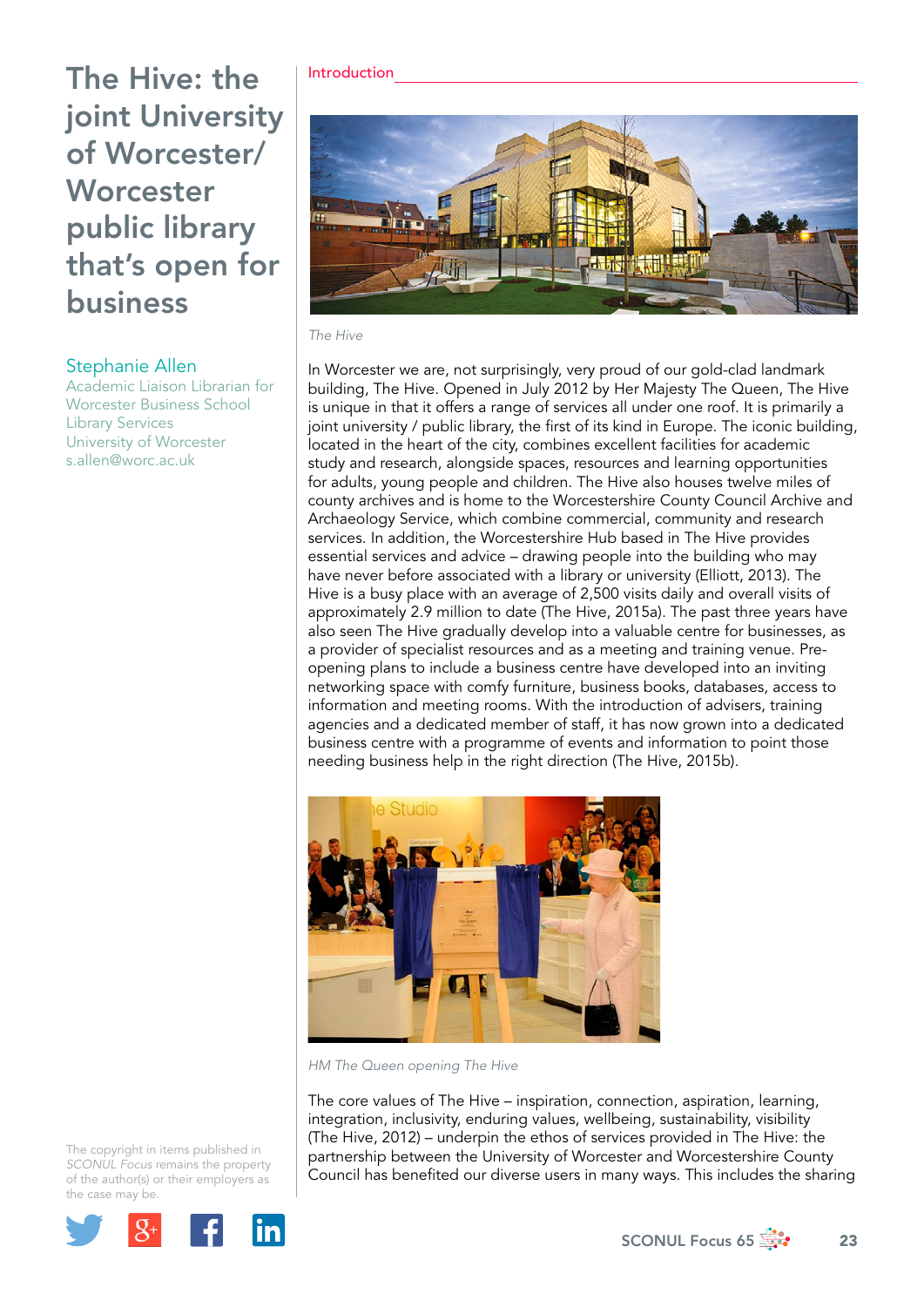of collections, resources, knowledge and space, thus creating a high-quality, engaging environment; connecting the business community, council services and the university; creating one hub for all – helping students see themselves more as part of the wider community; and helping employability through its student placements, volunteers, library jobs and our graduate Business Development intern post.

#### Planning The Hive business offer

The university and the county council have many shared values, and are committed to having a positive impact on society and the economy. The University of Worcester Strategic Plan (2013, p. 3) includes an aim 'to make a truly transformative contribution to the lives of our students, staff and the people of our region, and to make a very positive impact in society more broadly'. An economic strategy from Worcestershire County Council (2010, p. 31) described The Hive as an economic opportunity in which 'The library will be able to serve the local population whilst providing a very modern facility to fulfil the research needs of local businesses'. As part of these aspirations, one of the key plans for The Hive from the beginning, was to develop a business network and to provide support and training.

When we started thinking about what the business offer in The Hive might look like, one of the factors first considered was our user-base, which potentially is huge. The estimated population of Worcestershire is approximately 569,000 (Worcestershire County Council, 2013), and the university is one of the fastest-growing universities in Britain in terms of student and staff numbers. It has seen its applications rise three times faster than the national average over the last five years – 20% compared to the national figure of 6.65 % (The Guardian, 2015) – and now has more than 10,396 students, with 13% in our Business School (University of Worcester, 2014). This has been accompanied by extensive new building – by 2012 the university had contributed more than £250 million to the region's economy, employing more than 1000 staff (University of Worcester, 2013). More generally, the university works proactively with local businesses to create opportunities for students through voluntary roles, placements and job opportunities. Economic growth figures released by the Office of National Statistics show that Worcestershire has a growing economy – it grew by 16.82% between 2008 and 2013 [\(Worcestershire Local](http://www.wlep.co.uk/worcestershire-economic-growth-3rd-highest-england/)  [Enterprise Partnership, 2015a\)](http://www.wlep.co.uk/worcestershire-economic-growth-3rd-highest-england/). As well as numerous growing businesses and entrepreneurial enterprises, particular strengths are in manufacturing, cyber security and defence, and agri foods – including Worcester Bosch, Yamazaki Mazak, Brinton's Carpets, GKN, Morgan Motor Cars, QinetiQ, Joy Mining and Halfords. The county is also the destination for thousands of tourists every year (Worcestershire Local Enterprise Partnership, 2015b).

As a unique service with a wide range of potential users, finding comparable examples prior to opening our business centre was a challenge. We did, however, find services that we could learn from, and had valuable visits to both the British Library Business Information Centre and Birmingham Central Library Business Service. The well-designed, informal business networking space in the British Library where people can sit, meet and study inspired the design and content of our resource. We also gathered valuable information about what may be popular resources for business development and learnt from our visits that COBRA (the Complete Business Reference Adviser) was one of their databases most used by those wanting to start a business.

Four months before the opening in March 2012, staff from the county council and university libraries held a seminar – 'Business at The Hive' – and invited representatives from local companies, the university, the county council and the local chamber of commerce. The event explored how the business community and The Hive might work together to contribute to the economic prosperity of Worcester; it inspired positive feedback and confirmed our belief that a

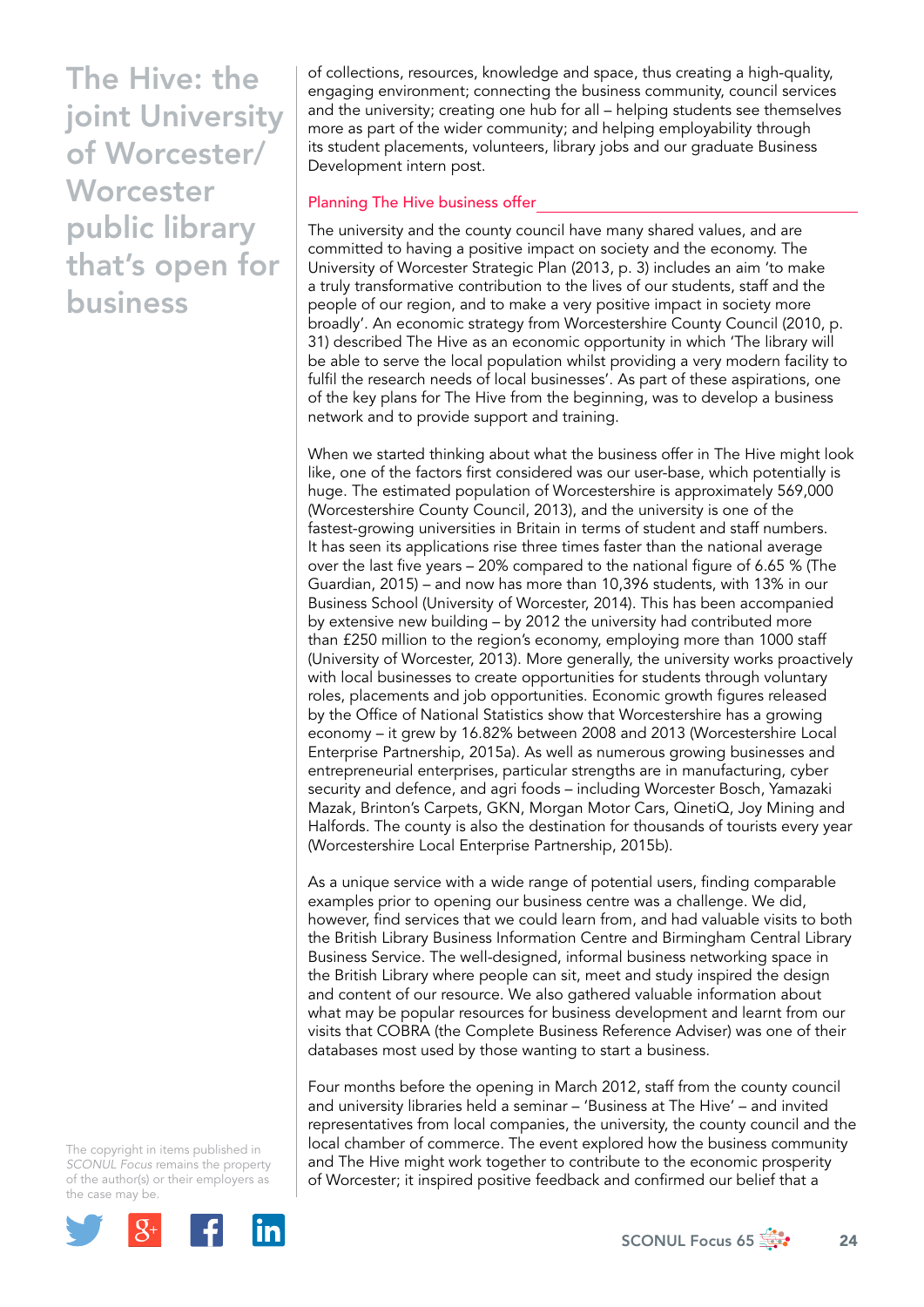dedicated space for businesses to research and network and the development of a regular programme of business-related events were desirable.



*The Hive business event* 

A key aspiration prior to opening was to obtain permission for public access within The Hive to some of our university subscribed databases. University library staff spoke to various providers regarding licences and, although some databases remain restricted to university users, we do provide the wider public with access on a walk-in basis to some databases, including Business Source Complete.

## The beginnings of The Hive Business Centre

When The Hive opened in July 2012, the business centre on level 2 was in place and consisted of a stylish lounge area for informal networking, meeting rooms and resources – books, newspapers, databases. In terms of staffing, I was the Academic Liaison Librarian for the Worcester Business School (with my main remit being working and supporting students and staff); the Business Development Manager for The Hive had recently been recruited (responsible for the PFI [Private Finance Initiative] contract management and managing the building); we had front-of-house staff (dealing with enquiries from a vast range of users split across five floors of the building); and a Business Support Team (who managed room bookings and other administrative tasks).



*The Hive meeting room* 

Crucially though, what we did not have at the time was someone to develop and coordinate the business offer on a day-to-day basis. We had no planned programme of business-related events, and had not yet developed the partnerships, connections and networks to deliver the quality of service we wanted to have. Although the previous public library service had many strengths, it had not focused on being a community hub for business support; and the university library had mainly concentrated its business information

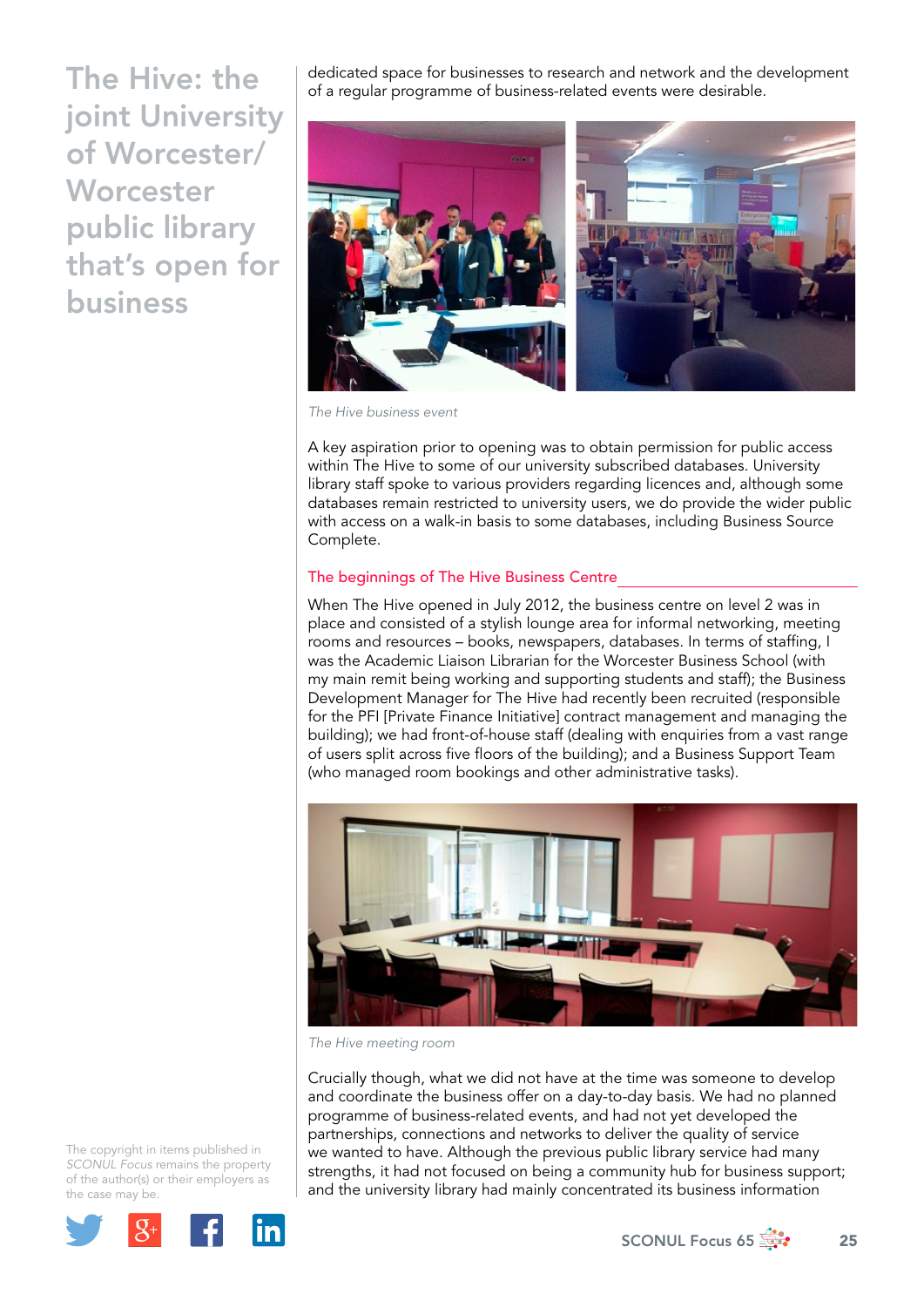support on academic teaching and research needs. This was clearly an area that we needed to work to change.

Our first step was to launch the business centre formally in order to generate interest. Within three months of opening we were very busy welcoming our new and returning students to a totally new library – as well as working hard to support our public users and associated services. Time was certainly at a premium! Through determined effort during that busy time, we organised an official launch of the business centre in November 2012 centred on 'Global Entrepreneurship Week'. This brought together a programme including: a lecture on entrepreneurship from one of our business school experts; demonstrations of business-related databases such as COBRA; advice dropins and workshops organised by the council's Worcestershire Business Central; and a display using the university's excellent Kays catalogue archive. Slowly, in partnership with others, we felt we were making a start.

The aim in the long term was to create a sustainable service and offering to the business community. One route was the Enterprising Libraries programme (a partnership between Arts Council England, the British Library and the Department for Communities and Local Government – DCLG). They were looking to fund a number of projects in which libraries will use their role as community hubs to spark local economic growth and improve social mobility in communities across the country (Arts Council England, 2015).

Although The Hive was sadly unsuccessful in our application, the process enabled us to plan and set out our aims:

- to enhance and develop the business offer throughout the county using The Hive as a 'flagship' resource;
- to expand the skills and expertise of staff, users of The Hive and the business community to become a centre of excellence for business support;
- to promote, develop and support the business sector through a dedicated programme of events, surgeries, workshops, activities and resources, using the partnership and other external links.

However, we needed capacity to develop our service, identify crucial partnership relationships and create a programme of events within the limits of the staffing and resources we had.

## Developing the business offer

In 2014 an opportunity came along. As part of the university Momentum Project, which partners with local employers to support the progression of first-degree graduates into postgraduate education, The Hive was able to recruit a business development intern. The remit of this post is to work with the university and The Hive teams to improve the business services offered by The Hive and to raise awareness of the facilities on The Hive site. Vitally, it would provide a point of contact for business development, someone to work with local businesses, the county council's Worcestershire Business Central and other agencies to organise events and coordinate activity.

In the past year, our business development intern has been very successful in growing partnerships and organising events with the business community. At the same time, The Hive Marketing Officer has proved invaluable in supporting and publicising these events and services. In June 2014 a successful relaunch of the Business Centre was held, with new signage and an extended networking area. Since then there has been an expansion in business events held at The Hive, with approximately 300–400 individuals attending businessrelated events in the past year.



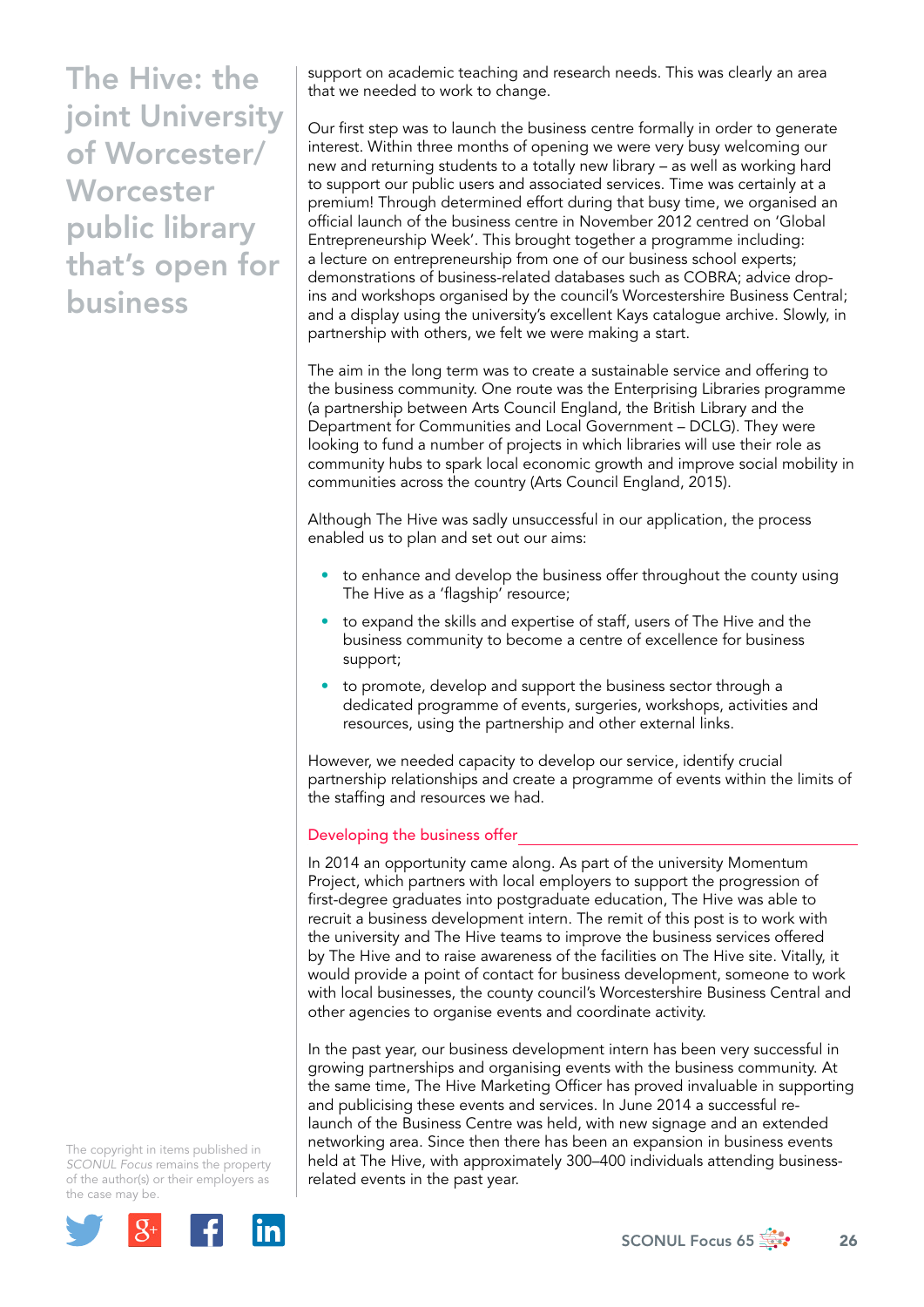Events have included six business breakfast and business support seminars organised with a local firm of chartered accountants, Haines Watts [\(http://](http://www.hwca.com/) [www.hwca.com/\)](http://www.hwca.com/). The Hive has also been a base for a number of further business events offered by Enterprising Worcestershire ([https://www.gov.uk/](https://www.gov.uk/enterprising-worcestershire) [enterprising-worcestershire](https://www.gov.uk/enterprising-worcestershire)), the County Council's Worcestershire Business Central [\(http://www.business-central.co.uk/](http://www.business-central.co.uk/)), Worcester Business Improvement District (BID) [\(http://www.worcesterbid.com/](http://www.worcesterbid.com/)) and local expert Stuart Allen of #Worcestershirehour (<http://www.worcestershirehour.co.uk/>). Workshop and seminar events have covered topics including social media, taxation, autoenrolment, cyber security, profitability, marketing, selling, business support and accounting. A mailing list of over 200 business contacts has now been built up and some of the local business community regularly attend events hosted at The Hive.

The university is of course a key partner and provides invaluable support through the knowledge and expertise of the Worcester Business School. The Hive has hosted many free university events, which are open to all, and have included business school research seminars, including 'Managing customer relationships in the service sector' and 'Workplace heroes and villains'. Professorial lectures, again open to all, are also a regular event and cover some fascinating research topics such as this recent lecture: 'Why austerity Britain gorged on magazines: the making of a monopoly in the UK magazine industry'.

The Hive itself has been used within the business school as a case study for an undergraduate operations management module where students have the excellent opportunity to learn direct from The Hive Business Manager the complex nature of running such a unique building and service, and the opportunities and challenges involved. The Hive is one of a handful of PFI libraries in the UK and as such is a complex model, but one that enables Worcester to have a first-rate facility for everyone.

## Developments for the future

This article has outlined a few of the key developments that have occurred since The Hive opened to help create services and events for the business community. There are now many examples of good practice, and through its partnership working, The Hive has created new opportunities and ways of working that make it good for the business community and for the university.

Of course further development and growth is crucial if we are to remain at the forefront. We need to take into account changes in agencies and governance – for example, the management of the county council's Worcestershire Business Central is moving to the local chamber of commerce and we need to explore future collaboration with them. The Business Development intern role will come to an end in summer 2016 and we will have to decide how best to manage this.

Developments to help grow services and our events and training programme will definitely involve our partners – The Hive is always looking to increase links with local businesses and agencies. We plan to make more of showcasing local successful companies in the business centre. It would also be beneficial to increase student involvement in our services to business and create further employment, placement and volunteering opportunities. The future of libraries is in debate but one thing is certain, The Hive is open for business and is a step ahead already in terms of its approach to partnership working and to creating a 'one-stop shop' under one shiny gold roof.

#### Reference list

Arts Council England (2015). *Enterprising libraries*. Available from: [http://www.](http://www.artscouncil.org.uk/funding/apply-funding/funding-programmes/enterprising-libraries/) [artscouncil.org.uk/funding/apply-funding/funding-programmes/enterprising](http://www.artscouncil.org.uk/funding/apply-funding/funding-programmes/enterprising-libraries/)[libraries/](http://www.artscouncil.org.uk/funding/apply-funding/funding-programmes/enterprising-libraries/) [accessed 22 October 2015]

The copyright in items published in *SCONUL Focus* remains the property of the author(s) or their employers as the case may be.



SCONUL Focus 65  $\frac{27}{27}$  27